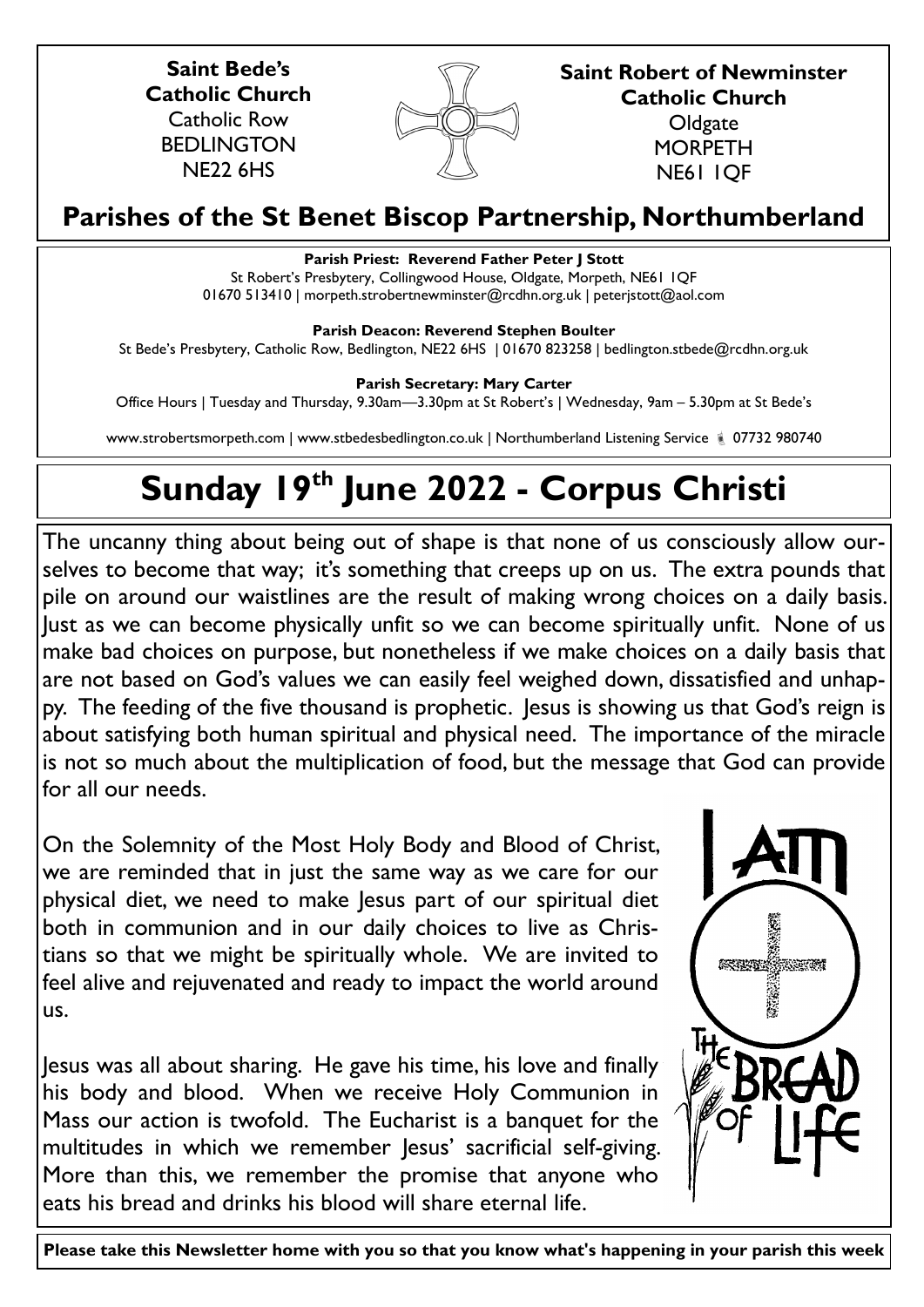At this time of the Church's year, we are asked to pray for A Deeper Understanding between Christians and Jews; Those who suffer Persecution, Oppression and Denial of Human Rights, Europe; Human Life; and Seafarers: Please pray for those we know who are unwell,  $\approx$  as well as the many who have no one to pray for them;

for those in hospital; for those still struggling with the COVID-19 pandemic; for all who have died recently, including Father Michael Keoghan, retired, whose Requiem Mass will be celebrated on Monday  $27<sup>th</sup>$  June at Our Lady and St Joseph's Church, Brooms: for **Janette Dodds** [Morpeth] whose Funeral Service will be held at  $11$ am on Thursday  $23<sup>rd</sup>$  June at St Robert's Church; and for all whose anniversaries occur at this time.

# **Offertory Collection 11th / 12th June**

St Bede's Church - £n/a / St Robert's Church - **£353.13**

#### **Parish Standing Order Mandates**

If you wish to donate via a monthly Standing Order directly from your bank account to our bank account, rather than putting into the collection each week at church, copies of the Parish Standing Order Mandate are available at the back of Church.

#### **Counting Teams at St Bede's**

Is it possible to restart the Counting Teams each week at St Bede's Church? Would Counters please let Fr Peter know if they are able to begin. We must also remember the diocesan guidelines that there should always be at least two people counting at the same time.

#### **Lay Training Fund**

We were supposed to take the Lay Training Fund recently, but it was missed! As this Fund remains open until 3<sup>rd</sup> July if you have a collection envelope in your box and you wish to make a donation, please bring it any time over the next three weeks.

# **Day For Life Collection**

Sunday 19<sup>th</sup> June is the Day for Life and a collection will be taken. The focus of the Day for Life this year is older persons. The COVID pandemic highlighted the desperate plight of many older people, especially those in care homes and those struggling with long-term chronic conditions such as dementia. They carried the highest burden which included prolonged isolation, the distress for families being unable to visit, delayed medical interventions and tragic, isolated, deaths followed by shortened, minimal, funeral rites. Many family members and friends continue to bear the wound of deep grief which hurts and is still in need of healing. "We invite people to think again about the value and worth of older persons in families, in society, and to make practical choices to build bridges between the generations." [*Rt Revd John Sherrington, Bishop for Life Issues]* The proceeds of the *Day for Life* collection to be held in parishes in England and Wales assists the work of the [Anscombe Bioethics Centre](http://www.dayforlife.org/anscombe-bioethics-centre/) and other life-related activities supported by the Church.

#### **Peters Pence**

The Holyday of Ss Peter and Paul will be celebrated on Wednesday 29<sup>th</sup> June. The Collection for Peters Pence will be taken at Sunday Masses on Saturday 25<sup>th</sup> and Sunday 26<sup>th</sup> June.

#### **Teas and Coffees**

Teas and Coffees are now available after the Vigil Mass at St Bede's Church and also after the 9am Mass at St Robert's. All Welcome. We have a rota of volunteers but if anyone else would like to sign up to take a turn in future they would be most welcome. If anyone would be willing to begin making / serving tea and coffee after the 11am Mass please contact Fr Peter.

#### **First Holy Communion Masses**

Congratulations to Finlay Barnes, Isaac Fletcher, Florence Hall,

Finlay Makepeace, Samuel Murdie, Remy Perkins, Max Smith, Jack Stewart, Edward Snowdon, Thomas Snowdon and Audrey Younes-Chehayeb who celebrated their First Holy Communion at Mass yesterday, Saturday at St Robert of Newminster Church. We look forward to next Saturday when the children from St



Bede's Church will celebrate this special occasion. Please pray for all the families involved. Please note that if there are any queries about these celebrations, please speak to Fr Peter

### **No Confessions at St Robert's Church**

Please note that there are No Confessions at St Robert's for the next two Saturdays, due to the celebrations of First Holy Communions on 25<sup>th</sup> June at St Bede's Church and an Ordination to the Diaconate at Hartlepool on 2nd July. Confessions on a Saturday evening at St Bede's Church remain unchanged.

### **Catholic Women's League**

The next meeting of the Catholic Women's League will be held on Thursday 23 $rd$  June at 10.30am in St Robert's Church Hall.



#### **Could you be an Altar Server?**

If any young people are willing to become Altar Servers at either St Bede's or St Robert's Churches, please contact Fr Peter. Many Thanks to those who have already responded

#### **Bishop Seamus Cunningham**

Bishop Robert Byrne would like to invite you to a Mass to mark the 80th birthday of Bishop Seamus Cunningham. This will be celebrated on Thursday 30th June 2022 at 12.05pm at St Mary's Cathedral. All are most welcome to attend.

# **Parish Catechists for First Holy Communion**

If there are any parishioners willing to prepare children for the Sacraments who are not at our catholic schools, or who perhaps are a little older than normal, please contact Fr Peter as soon as possible.

| aith       |
|------------|
| ass it on! |
|            |
|            |

#### **Preparing for Baptism**



The next Baptism Preparation Meeting will not be held until July. Parents requesting Baptism for a child are asked to contact us to make arrangements to attend this Meeting. Please telephone the Presbytery to speak about Baptisms, it is so more personal than an email. **Better still, speak to Fr Peter or Deacon Stephen after Sunday Mass.**

**New Parishioner and Updated Information**

Are you new to the Parish? Have you completed the "Keeping in Touch" form with your details? Are you a regular parishioner who has moved house and need to update your details? Please complete one of the forms available at Church and send back to us. If you want this form emailed to you, please let us know and then you can complete it on your own computer and email it back to us.

#### **Bonus Ball**

Many thanks to everyone playing in the Bonus Ball. Week 3 winner was David Shearer and Joan Offen with number 1, winning £25.00, congratulations.

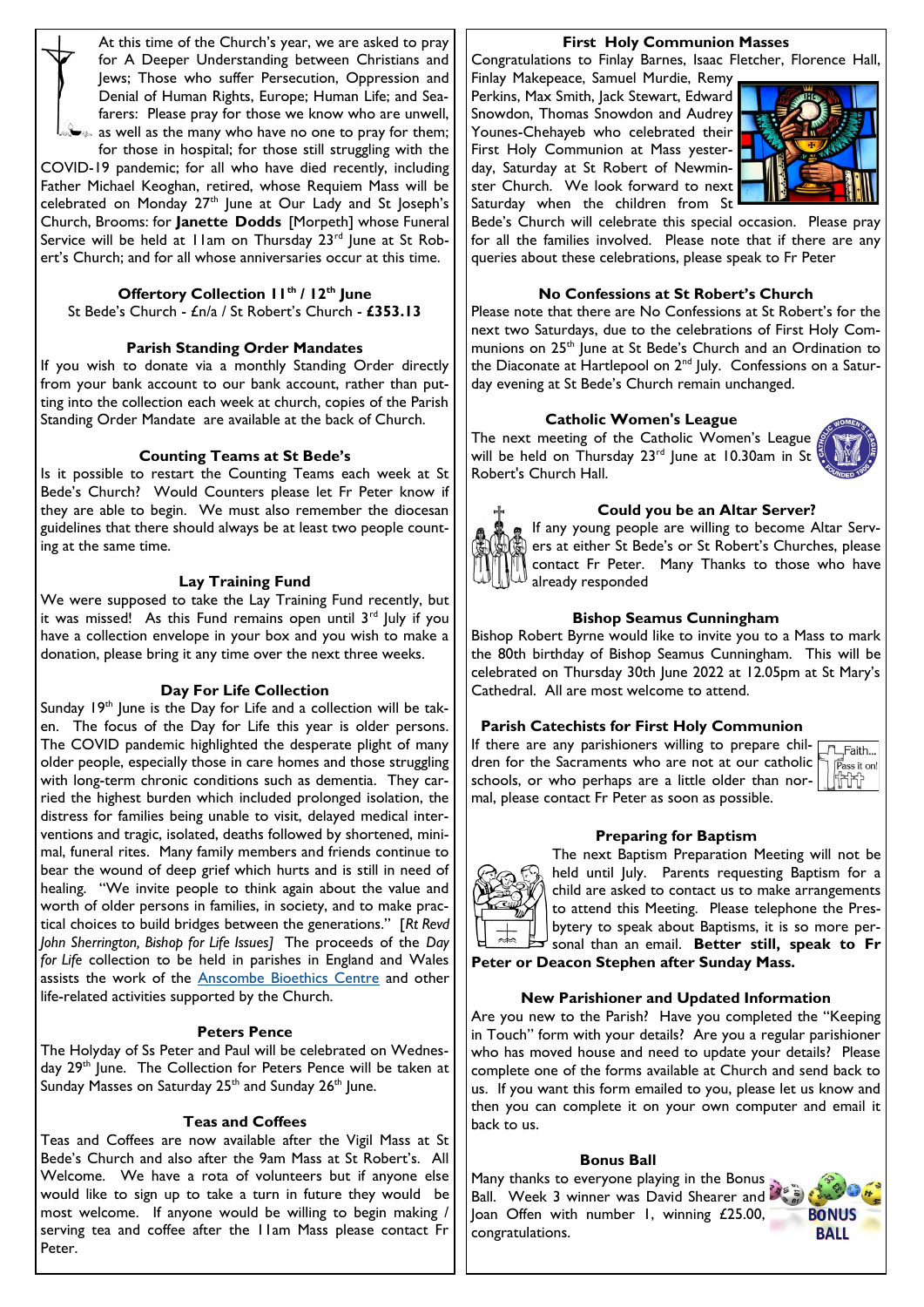### **Diocesan Synod Submission**

Bishop Robert has written to inform us that the Diocesan Submission for the Synod 2021-2023 is now available and we have a link to this on the **Altha** front page of St Robert's Parish Website.



#### **Extraordinary Ministers of Holy Communion**

It is more than five years since our Ministers of Holy Communion were originally commissioned or re-commissioned. In previous years we have only ever renewed their Commitment. So this weekend, 18<sup>th</sup>/19<sup>th</sup> June, on the Feast of Corpus Christi, we will celebrate the Rite of Recommissioning of all our Extraordinary Ministers of Holy Communion at all Masses.

#### **Head of Safeguarding**

Meriel Anderson has been appointed to the role of Diocesan Safeguarding Co-ordinator/Head of Safeguarding. Meriel will start in post immediately. The Diocese is now advertising for a new Diocesan Safeguarding Advisor to replace Meriel. See the www.rcdhn.org.uk for full details of the advert.

#### **New Volunteer at St Robert's Church**

Grateful thanks are extended to Raymond Simpson who has offered to be a keyholder for St Robert's Church. This means that we can now keep our church open throughout the day and that Raymond will close Church between 4.30pm and 5pm each day. We began this week, so St Robert's Church is now open from Adoration until closing. It is only because of Raymond's volunteering that we are able to do this. Many thanks.

#### **Donations for Food Banks and Refugees**

The Diocesan Justice and Peace Group need donations to support refugees and asylum seekers. If you can help with any of the following items, please leave in the box in the Church porch. Tinned Tomatoes; Chickpeas; Tinned Fish (e.g. tuna); Biscuits, Rice, Sugar, Toilet Roll, Shampoo, Shower Gel, Soap, Deodorant, Toothpaste, and Toothbrushes. Local Foodbanks also need some support. We now have an extra box *[with a red lid]* at the entrance of St Robert's Church for the Wansbeck Valley Foodbank and the food bin for the Matthew Project is at the entrance of St Bede's Church. Donations of all non-perishable food items are welcome to be placed into the bins for those less fortunate than ourselves.

#### **Thanksgiving Mass for NHS**

Bishop Robert Byrne invites you to attend a Mass of Thanksgiving for NHS Staff, Chaplains and Care Workers at 7.00pm on 14<sup>th</sup> July, the Feast of St Camillus, at St Mary's Roman Catholic Cathedral, Clayton Street West, Newcastle. This Mass will be the opportunity to express the gratitude of the Diocese to medical, nursing and healthcare staff and chaplains as we continue to emerge from the COVID Pandemic. All welcome.

#### **Certificate in Pastoral Ministry**

Are you currently involved in Church ministry but wish you knew more about your faith? Do you sometimes lack confidence and feel you could benefit from further training and formation? Do you want to grow in your faith and ministry and perhaps find new ways to share your gifts with others? The Certificate in Pastoral Ministry is an online, two-year learning experience created with the busy person in mind. It will take you on a journey of discovery about key aspects of the Catholic faith while helping you to reflect upon your own ministry and the ministry of others. To find out more join online for one of the information evenings: Tuesday 14th June 2022 or Wednesday 22nd June 2022 from 7:30pm - 9:00pm. To register your interest for one of the information evenings, or for further information please email adminfaith.mission $@$ diocesehn.org.uk.

# **Welcome! Or Welcome Back!**

The Bishops have invited people to return to Sunday Mass in person, so if you are returning you are most welcome back to our church. Although there are no covid restrictions, we continue to provide hand sanitiser and we encourage you to use it on entry to Church and to use the bottles in the benches whenever you feel necessary, but especially when coming forward for Holy Communion. We encourage anyone who is feeling unwell not to attend. If you are new to the parish you are very welcome and we hope that the 'locals' will help you feel welcome in our church and encourage you to be part of what happens in our church and in our parish.

#### **Newsletter Items**

If you have any notices to go into this Newsletter can they please be sent to the parish email address *(see front page of this Newsletter)* by 7pm on a Thursday evening for inclusion in the newsletter.

#### **We need your help**

We are actively looking to recruit volunteers for all areas within Parish Ministry. We need Catechists, Altar Servers, Readers, Musicians, Tea/Coffee Makers, Livestreaming Operatives! (St Robert's) and general helpers around the parish. If you have a specific talent you can share with the parish community, have a word with Fr Peter. Your help would be much appreciated!

#### **Coming into the Church**

Each year we normally have one or two people who make the big decision to "convert", to change their whole way of life and become a catholic. Most people come to this decision only after a lot of thought and some prayer. Perhaps that person is you? We invite you to consider making this change? This year we're inviting all who wish to become Catholic to join the Sycamore Course from September through to Easter. If interested or mildly thinking, please let Fr Peter know.

#### **Sycamore Course**

We will run a Sycamore Course from September onwards, right through to Easter. The Sycamore Course is an informal course about the Christian faith and its relevance for life today. It gives people space to meet others, share ideas, explore their beliefs, and think about questions that really matter. Each Sycamore session involves a short film and time for discussion. People can be themselves without any fear of being judged. There's a real sense of community, a spirit of friendship and some great conversation. Everyone is welcome. The Course explores the richness of the Christian tradition from a Catholic perspective, connecting the core Christian message with a vision of the sacramental and moral life. This will be our Journey of Faith for this coming year, so all enquirers are asked to take part. We also encourage any other members of the Parish to come along to deepen their own knowledge abut the Christian and Catholic tradition. It will also be particularly helpful to parents wanting their children baptised and to parents of the First Holy Communion groups, past, present and future. This will run for approximately 20 weeks, so is quite a commitment, but hopefully those attending will gain something from it.

#### **Adoration of the Blessed Sacrament**

In this Year of the Eucharist it is very good that we have the opportunity for Adoration of the Blessed Sacrament. At the moment Adoration is held Monday - Friday 9.25am - 9.55am between our two churches. A wonderful time of SILENCE in church for quiet prayer